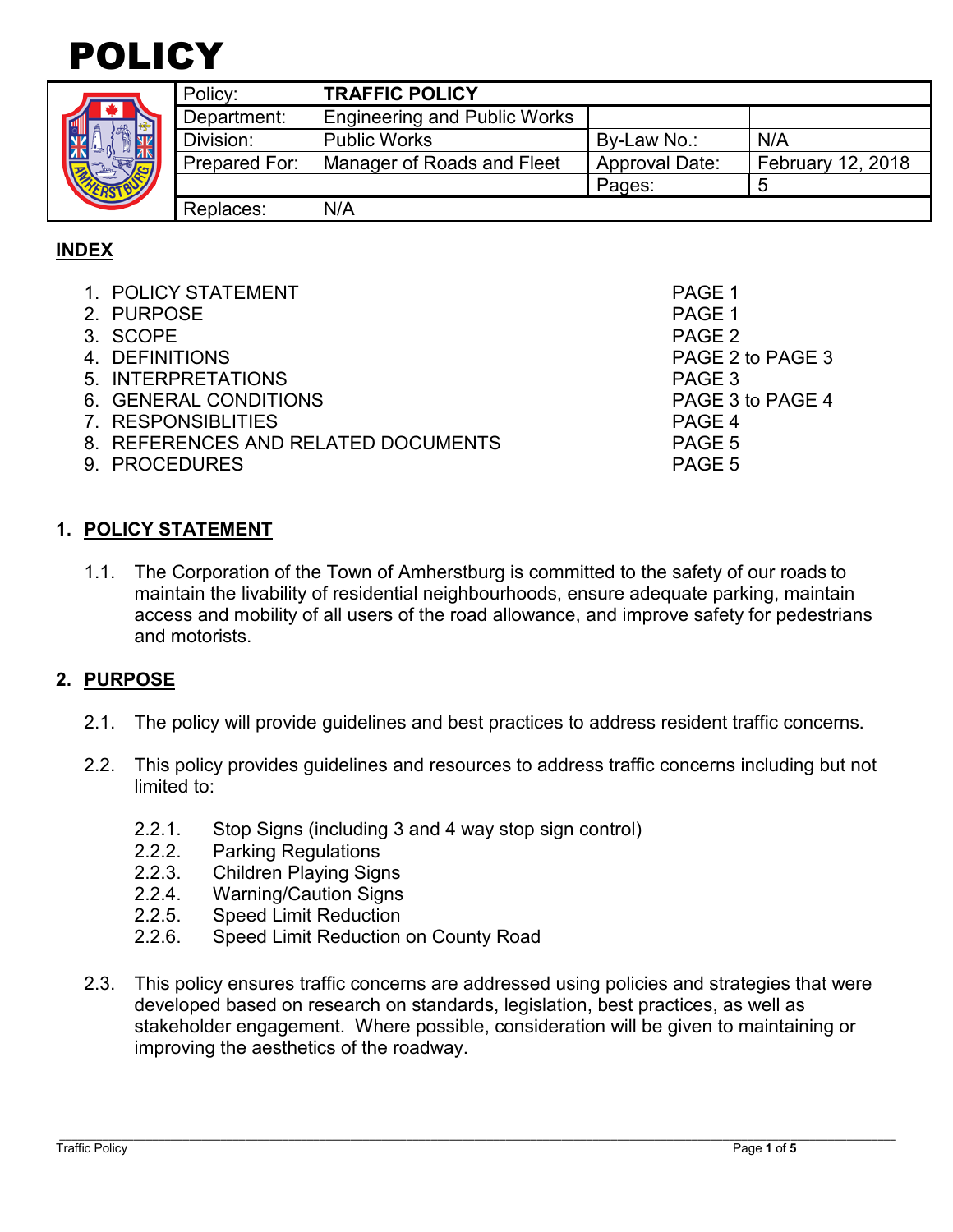# **3. SCOPE**

- 3.1. This policy applies to the Engineering and Public Works Department and By-law and Licensing Division.
- 3.2. The policy does not apply to traffic concerns raised on roads that are within the jurisdiction of the County of Essex.
- 3.3. This policy shall be reviewed every 2 years from the date it becomes effective, and/or sooner at the discretion of the Manager of Roads and Fleet.

### **4. DEFINITIONS**

- 4.1. **Chief Administrative Officer (CAO)** is the Chief Administrative Officer for the Corporation of the Town of Amherstburg, which includes the roles and responsibilities as laid out in Section 229 of the Municipal Act, 2001.
- 4.2. **Clerk** is the Municipal Clerk for the Corporation of the Town of Amherstburg, which includes the roles and responsibilities as laid out in Section 228 of the Municipal Act, 2001.
- 4.3. **Council** refers to the current elected Council for the Corporation of the Town of Amherstburg. This includes, as an entirety, the Mayor, Deputy Mayor and Councillors.
- 4.4. **County** is the Corporation of the County of Essex.
- 4.5. **Director** is the person responsible for direction and operational control of a division as defined on the Town's organizational structure.
- 4.6. **Highway Traffic Act (HTA)** is an Ontario Act which regulates the licensing of vehicles, classification of traffic offenses, administration of loads, classification of vehicles and other transport related issues.
- 4.7. **Manager** reports directly to a Director (or the CAO in some instances) and who is responsible for a department within a division of the Corporation, as defined on the Town's organizational structure.
- 4.8. **Ontario Traffic Manual (OTM)** provides information and guidance for transportation practitioners and promotes uniformity of treatment in the design, application and operation of traffic control devices and systems across Ontario. Further purposes of the OTM are to provide a set of guidelines consistent with the intent of the Highway Traffic Act and to provide a basis for road authorities to generate or update their own guidelines and standards.
- 4.9. **Senior Management Team (SMT)** is comprised of the Chief Administrative Officer and the Directors. If a Director is unavailable, a delegate may be assigned.
- 4.10. **Staff** is any person (or group thereof) who supplies services to the Corporation for wages including any union or non-union, regular or temporary, full-time, part-time, seasonal or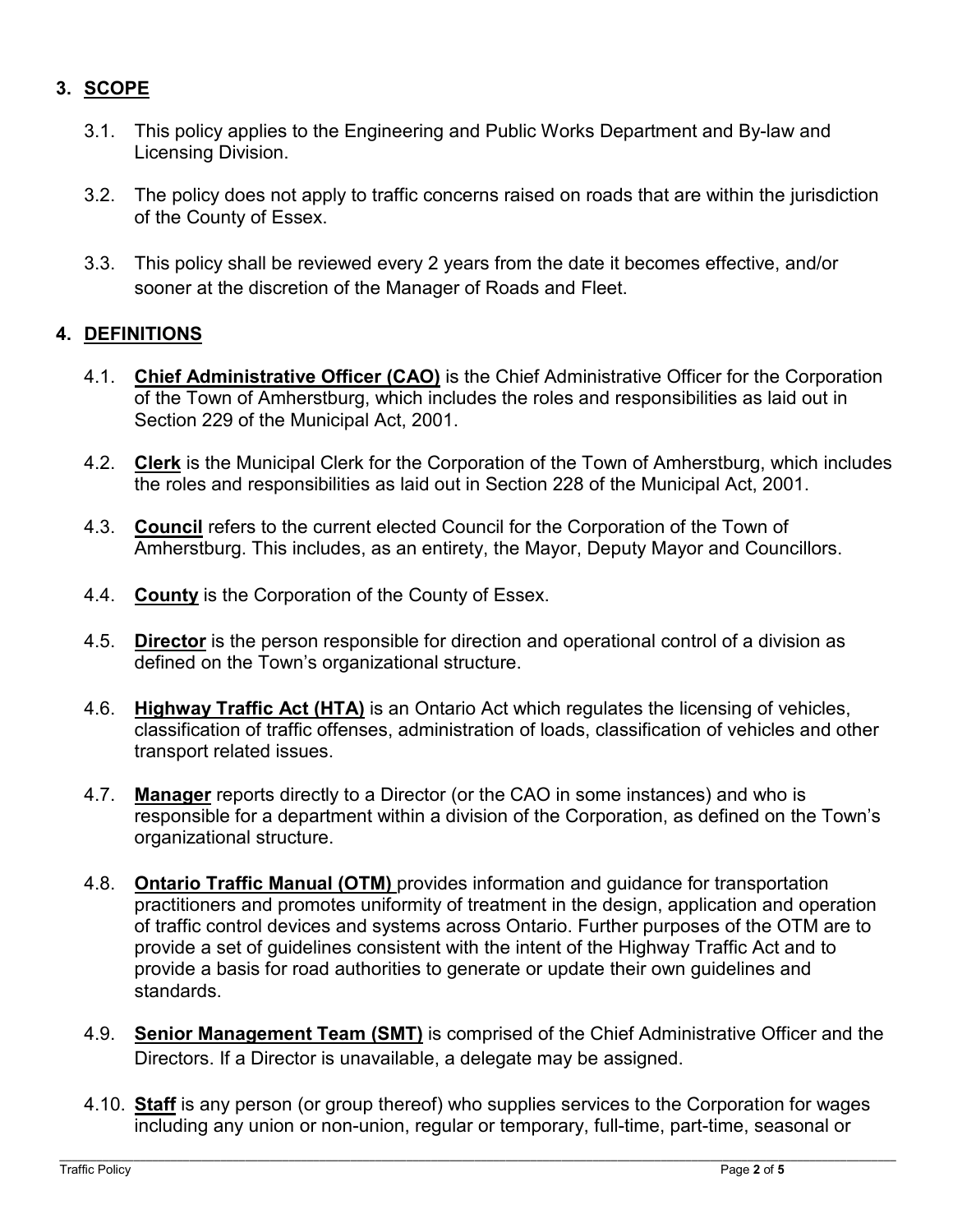casual staff member, including but not limited to permanent staff, temporary staff, committee members, students, recreation staff, contract employees, paid work placements, and adult crossing guards.

4.11. **Town** is the Corporation of the Town of Amherstburg.

## **5. INTERPRETATIONS**

- 5.1. Any reference in this Policy to any statute or any section of a statute shall, unless expressly stated, be deemed to be reference to the statute as amended, restated or re-enacted from time to time. Any references to a By-law or Town policy shall be deemed to be a reference to the most recent passed policy or By-law and any replacements thereto.
- 5.2. Any traffic concern not covered by this Policy will be considered in accordance with the OTM, HTA and best practices.

### **6. GENERAL CONDITIONS**

### 6.1. **Stop Signs (including 3 and 4 way stop sign control)**

6.1.1. Decisions for all Stop Signs will be reviewed utilizing the guidelines and warrants provided in the OTM.

### 6.2. **Parking Regulations**

- 6.2.1. Request for Parking Regulation changes will be reviewed utilizing guidelines provided in the OTM and best practices.
	- 6.2.1.1. Alternate monthly parking assists with yearly maintenance of trees, catch basins, street cleaning services and snow removal. Alternate monthly parking will be implemented for:
		- 6.2.1.1.1 Newly constructed subdivisions: Alternate No Parking signs will be installed once the road is assumed by the municipality from the developer.
		- 6.2.1.1.2 Request from residents in subdivisions located throughout the urban area.
	- 6.2.1.2. Special consideration will be given to locations where this is a sidewalk immediately adjacent to the curb and there is limited buffer between pedestrians and vehicles.

### 6.3. **Children Playing Signs**

- 6.3.1. Playground ahead signs provide advance warning of a locally designated municipally owned playground that is located adjacent to a downstream section of road.
	- 6.3.1.1. Playground Ahead sings may be installed in advance of playgrounds adjacent to the ground under the following conditions: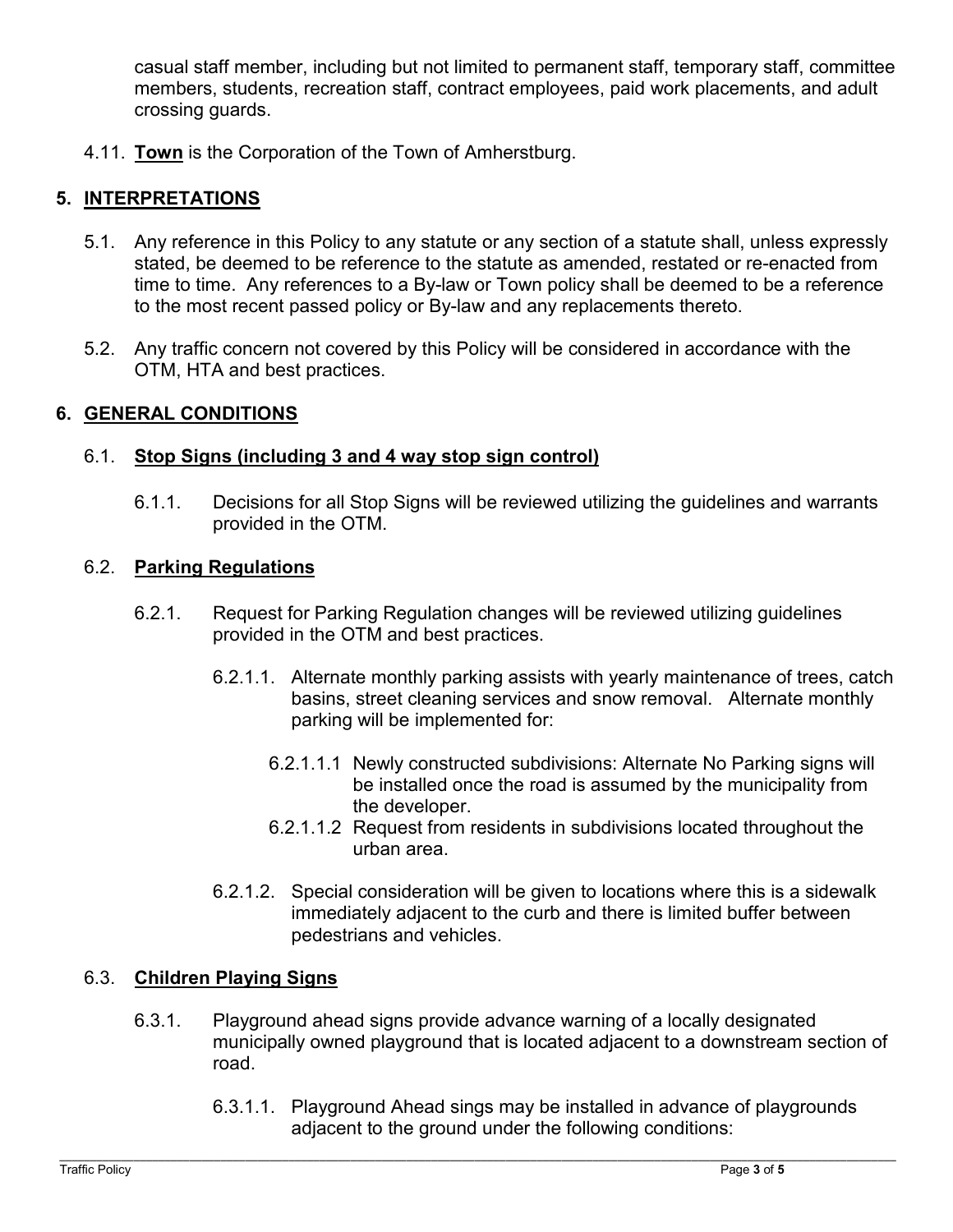6.3.1.1.1 Safety for drivers and pedestrians alike require the placement of the warning sign.

#### 6.4. **Warning/Caution Signs (includes but not limited to Deaf/Blind/Autistic Signs)**

- 6.4.1. These signs are warning signs. Prudent and discriminate use of this type of sign is necessary to make it noticeable and effective.
	- 6.4.1.1. These signs will be installed, upon request from the property owner, on local residential streets. Address and contact information will be collected from the property owner and every 3 years confirmation will be required that the signs are still required.

#### 6.5. **Speed Limit Reductions**

6.5.1. Decisions for a speed limit reduction will be reviewed utilizing the guidelines and warrants provided in the OTM and best practices.

#### 6.6. **Speed Limit Reduction on County Road**

6.6.1. Request for a speed limit reduction on a County Road will be received and administered in accordance of the County of Essex Policies as amended.

#### 6.7. **Other Traffic Regulation Change Requests**

6.7.1. All other Traffic Regulation Change Requests will be reviewed utilizing the guidelines and warrants provided in the OTM and best practices.

### **7. RESPONSIBLITIES**

- 7.1. The **Manager of Roads and Fleet** has the authority and responsibility to:
	- 7.1.1. Administer this policy in accordance with the OTM, HTA and best practices.
- 7.2. The **Manager of Licensing and Enforcement** has the authority and responsibility to:
	- 7.2.1. Ensure the Town's Traffic By-law is current and amended regularly with all traffic related changes to Town roads and street.
- 7.3. **Staff** have the authority and responsibility to
	- 7.3.1. Communicate traffic concern decisions made under this policy to the requester.
	- 7.3.2. Track all traffic related changes to Town roads/streets.